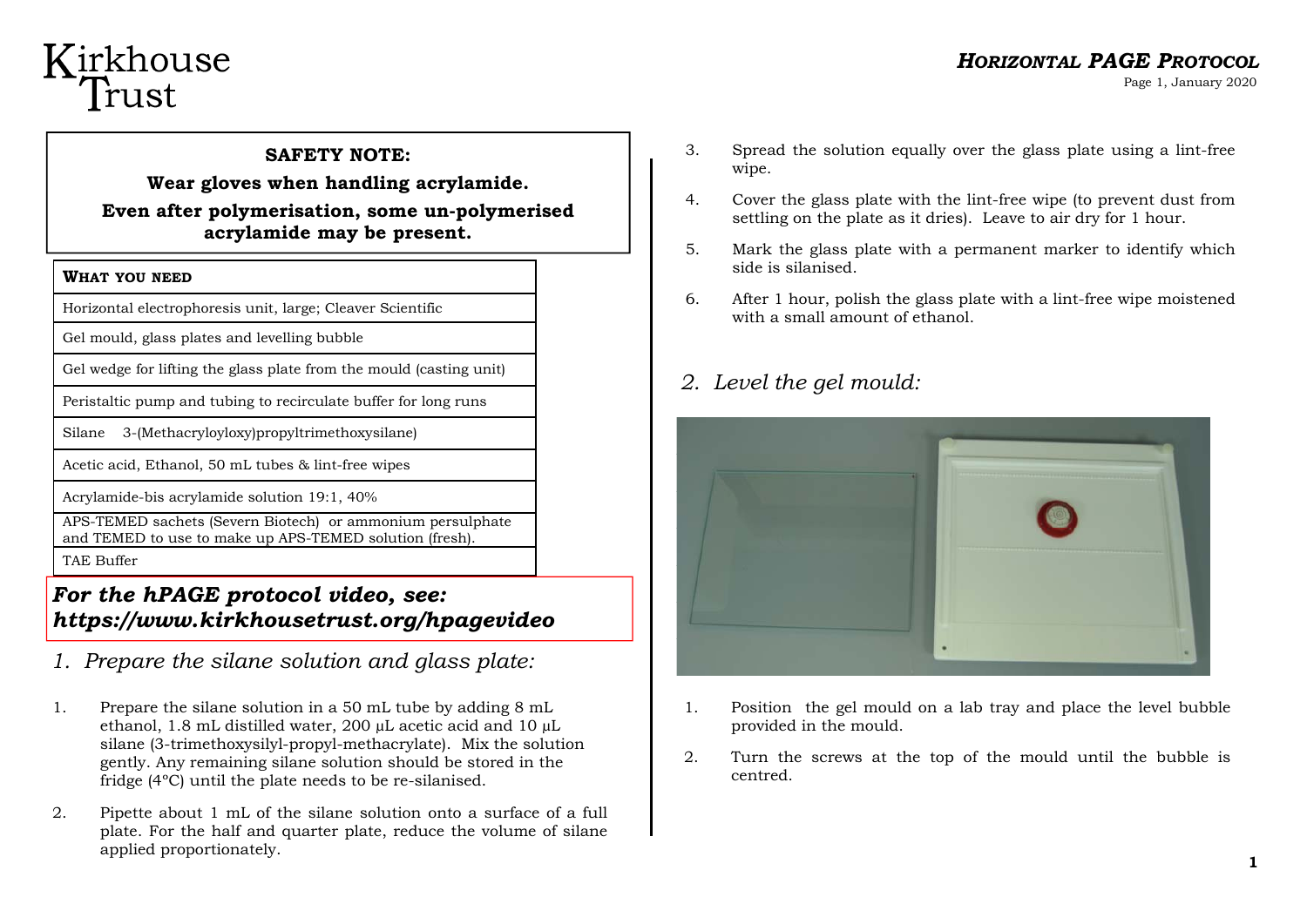## Kirkhouse<br>Trust

#### *3. Prepare the gel mix using APS-TEMED Sachets*

- 1. The hPAGE mould requires 125 mL gel solution (see the table on page 4) for volumes measured for different sizes of gel plate. For a 6% gel, add the following into a glass conical flask or beaker: 18.8 mL acrylamide-bis 40% gel solution, 2.5 mL TAE buffer, 53.7 mL water. Use 50 mL water to re-suspend the APS-TEMED in the sachet (total 125 mL).
- 2. Immediately before pouring the gel, prepare the APS-TEMED solution. Put 50 mL of water into a centrifuge tube. Cut open the sachet and add some of this water to the sachet to dissolve the APS-TEMED. Continue to rinse the sachet until all crystals have dissolved. Add this 50 mL of APS-TEMED solution to the gel solution in a beaker and gently swirl so that the gel solution is well mixed.
- *4. Pour the gel mix into the mould:*
- 1. Quickly, but carefully, pour the gel mix into the mould. Pour first around the gel well notches. To ensure that no bubbles are caught around these, a spatula tip must be run 2-3 times along each row of gel well notches.



- *4. Pour the gel mix into the mould (continued):*
- 2. Take the glass plate, *silanised face down*, slot into the top of the mould and lower it carefully making sure that no bubbles form in the gel solution.
- 3. To monitor the time taken for the gel solution to set: Approximately 1 mL of solution should be pipetted into a microfuge tube.
- 4. The gel should start to polymerise after 5–10 minutes<sup>1</sup> depending on ambient temperature. Leave 60 minutes to ensure complete polymerisation before loading samples.
- *5. Run the gel:*
- 1. Use the two gel wedges provided (one either side of the glass plate) to gently lift the glass plate from the mould.



- 2. Place the glass plate, *gel side up*, onto the support of the gel tank.
- 3. Carefully pour additional running buffer2 into the tank so that it covers the gel plate to a maximum depth of **1-2 mm**.

*Notes:* 

<sup>&</sup>lt;sup>1</sup> This allows time to lift the plate and remove any bubbles. However, it is still necessary to position the plates and combs as quickly as possible otherwise the gel may polymerise unevenly.

<sup>2</sup> Running buffer can be diluted with bottled drinking water.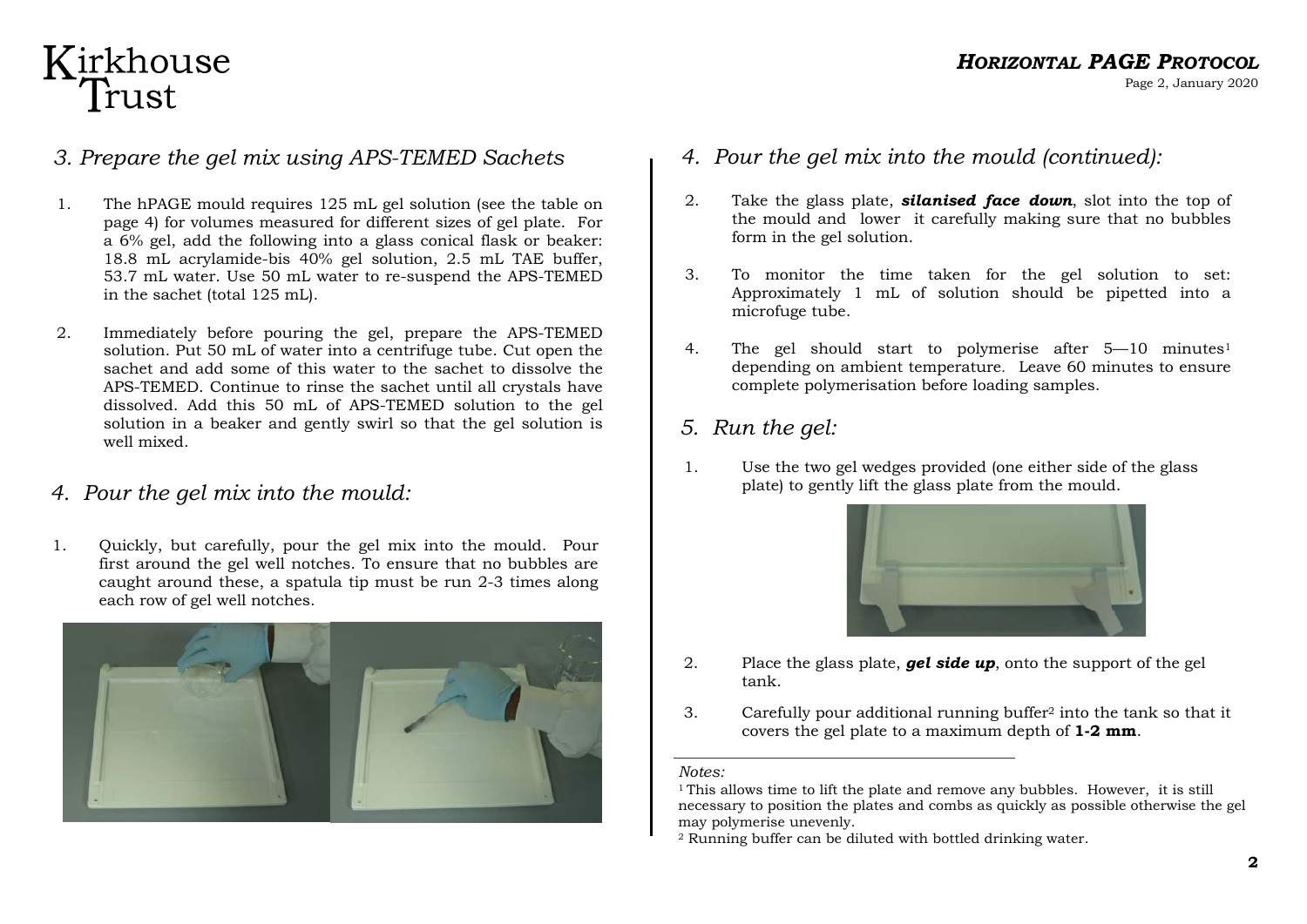## Kirkhouse Trust

- *5. Run the gel (continued):*
- 4. To facilitate sample loading, the gel wells can be visualised by placing a black mat in the space underneath the gel tank.
- 5. Apply the samples in loading buffer (maximum 4  $\mu$ L<sup>3</sup>).
- 6. Set the power pack to constant voltage at  $120 \text{ V}$  (or  $\approx 3.5 \text{ V/cm}$ ) and run the blue dye marker to about two thirds of the gel below the wells or longer for large fragments.

#### *6. Stain and photograph the affixed gel:*

| WHAT YOU NEED                                                                  |
|--------------------------------------------------------------------------------|
| EtBr or electrophoresis buffer $(0.5 \mu g/mL)$ or $0.1 \mu g/mL$ <sup>4</sup> |
| Staining tray                                                                  |
| UV Transilluminator, hood and camera unit                                      |
| UV Mask or UV Safety Spectacles                                                |

- 1. When electrophoresis is completed, remove the gel plate from the tank and wipe off excess buffer.
- 2. Place gel plate into the staining tray and pipette onto the gel surface the minimum amount of EtBr solution so that the whole gel is covered in staining solution.
- 3. Stain for 30-60 minutes5 and then remove the gel plate from the staining tray by allowing the stain solution to run off the gel into the tray. Wipe off excess stain from the base of the plate.
- *6. Stain and photograph the affixed gel (continued):*
- 4. Turn the gel plate, with the *gel face down* on the UV transilluminator. **Note:** this will reverse the order of the gel lanes.
- 5. Photograph, stain and then dispose of the EtBr solution<sup>6</sup> (see page) 9).
- 6. Load the gel images onto the computer. Flip the image to reflect the loading sequence using the editing software.
- *7. Removal of gel from the silanised plate:*
- 1. Scrape the polymerised gel from the glass plate using the scraper and discard the gel in laboratory waste.
- 2. Scrape the plate a second time removing all traces of residual gel.
- 3. Clean the plate by wiping it with 70% ethanol and a lint free wipe.

#### *8. Cleaning the glass plate before re-silanising:*

- 1. After the plate has been used for approximately 5 times it will need to be re-silanised.
- 2. Prepare a solution of 2 N NaOH.
- 3. Plate the glass plate in a tray and then pipette a few mL of 2 N NaOH over the silanised surface of the glass plate. Use a lint-free wipe or tissue **(wear gloves!)** and spread evenly over the plate. Leave for 30 minutes then wash the plate with plenty of water.

#### *Notes:*

*Notes:* 

<sup>&</sup>lt;sup>3</sup> The gel well volume is  $= 4.5$   $\mu$ 

 $4$  From 10 mg/mL stock: 0.5  $\mu$ g/mL is 1:20,000 dilution = 5  $\mu$ L/100 mL; 0.1  $\mu$ g/mL is  $1:100,000 = 1 \mu L/100 \text{ mL}$ .

<sup>5</sup> De-staining for an hour or more in water or buffer can reduce high or uneven background.

<sup>6</sup> This protocol reduces the volume and amount of EtBr to a minimum, alleviating the problem of disposal: the concentration of EtBr remaining is lower than  $0.5 \mu g$ / mL, the level that most regard as safe to dispose of without special precautions.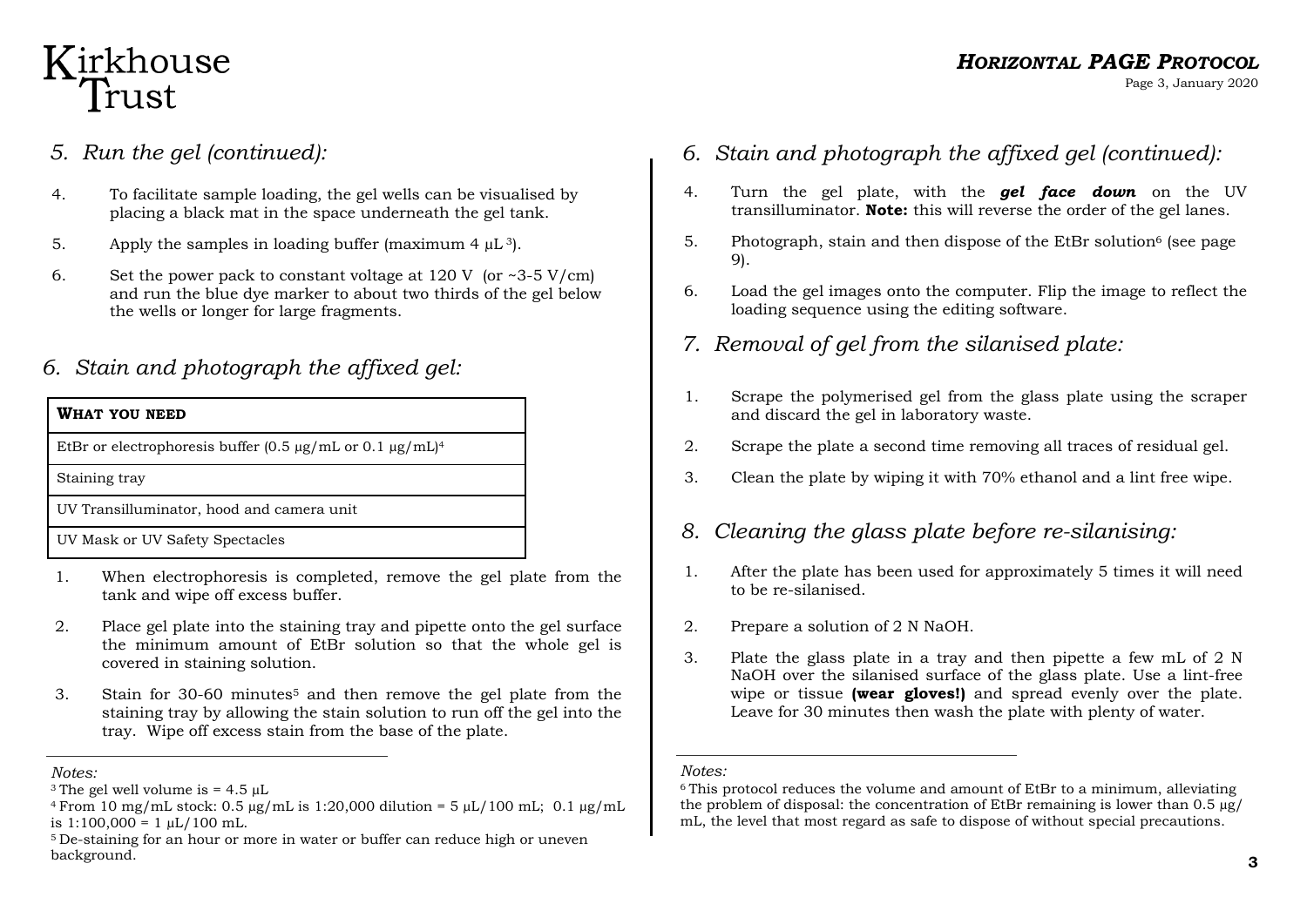# Kirkhouse<br>Trust

#### *9. Use of various sizes of glass plate supplied:*

- 1. A set of plates is supplied; a full plate, half plate and 4 quarter plates for use with the large horizontal gel unit. *Note:* to polymerise acrylamide solution use one sachet of APS/TEMED for a full plate, and use the appropriate proportion for smaller plates.
- 2. Separation of PCR products of the same DNA sample can be compared by using a different gel concentration on each of the 4 quarter plates. 35 mL of acrylamide solution is required for each quarter plate, therefore, if only one quarter plate is being prepared reduce APS/TEMED proportionately.
- 3. When running only a small number of samples, use the quarter plate with the medium size electrophoresis unit supplied.
- 4. When running a gel for a long time, e.g. overnight, use the peristaltic pump with tubing placed through the two port holes in the large gel tank lid to circulate the buffer during the run.
- 5. See the video: 'The Kirkhouse Trust Horizontal Polyacrylamide Gel Electrophoresis System' at: www.kirkhousetrust.org, go to  $\text{``Resources}\rightarrow \text{Training\,Vides}\rightarrow \text{hPAGE}\, \text{system''}.$

| For a full plate<br>$(125 \; \text{mL})$ | 4 $%$<br>Acrylamide<br>solution<br>(mL) for gel | $6\%$<br>Acrylamide<br>solution<br>(mL) for gel | $8\%$<br>Acrylamide<br>solution<br>(mL) for gel | $10 \%$<br>Acrylamide<br>solution<br>(mL) for gel |
|------------------------------------------|-------------------------------------------------|-------------------------------------------------|-------------------------------------------------|---------------------------------------------------|
| Acrylamide-bis<br>40% gel solution       | 12.5                                            | 18.8                                            | 25                                              | 31.3                                              |
| Water (mL)                               | 60                                              | 53.7                                            | 47.5                                            | 41.2                                              |
| TAE Buffer (mL)                          | 2.5                                             | 2.5                                             | 2.5                                             | 2.5                                               |
| Water to dissolve<br><b>APS-TEMED</b>    | 50                                              | 50                                              | 50                                              | 50                                                |

*HORIZONTAL PAGE PROTOCOL*

Page 4, January 2020

**Full plate 27 x 21 cm 125 mL** 

**Half plate used in horizontal or vertical orientation 13.5 x 21 cm 60 mL** 



**Quarter Plate 13.5 x 12.5 cm**